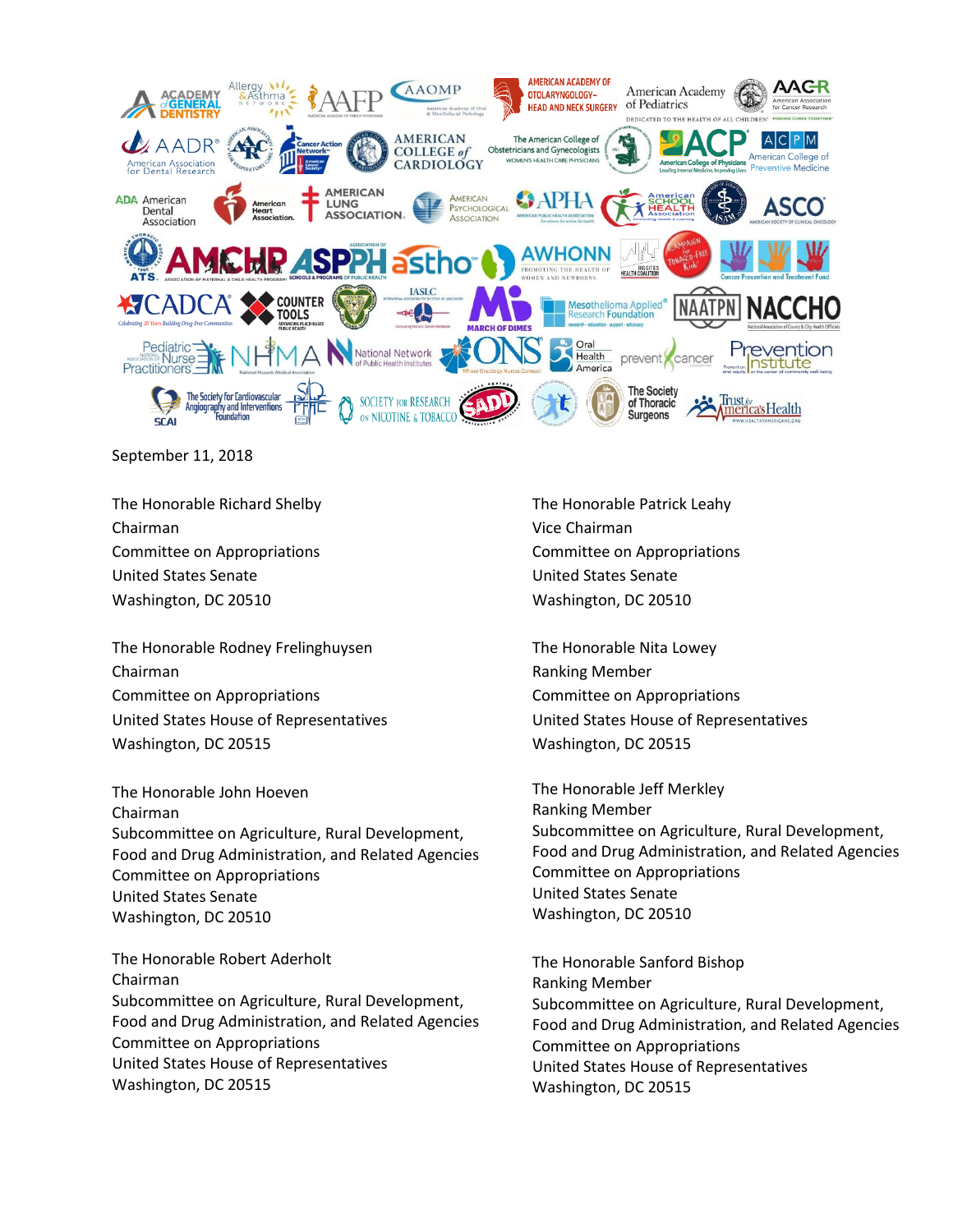Dear Chairmen Shelby, Frelinghuysen, Hoeven and Aderholt, Vice Chairman Leahy, and Ranking Members Lowey, Merkley and Bishop:

As you proceed to conference on H.R. 6147, which includes the FY 2019 Agriculture, Rural Development, Food and Drug Administration, and Related Agencies Appropriations bill, we urge you to reject all tobacco riders, including the one in the House Agriculture-FDA Appropriations bill that would weaken FDA oversight of tobacco products, including e-cigarettes and cigars.

The tobacco rider in the House Agriculture-FDA Appropriations bill would completely exclude "large and premium cigars" from FDA oversight. We agree with FDA's conclusion in 2016 that there is no appropriate public health justification for exempting premium cigars from FDA oversight. FDA's scientific review found that all cigars are potentially addictive and pose serious negative health risks, including about 9,000 premature deaths a year.

The House rider would exempt from FDA oversight more than just hand rolled, expensive cigars. The rider defines "large and premium cigars" so broadly that it creates a loophole that manufacturers will surely exploit to exempt cheap, machine-made, flavored cigars from any FDA oversight. These cigars appeal in particular to youth. The prospect of exempting flavored cigars that cost as little as \$1 or \$2 from any restrictions on flavors, youth access rules, and other basic public health protections is troubling given the substantial levels of youth cigar smoking. Each day more than 1,800 kids under 18 try cigar smoking for the first time. More than 1.1 million high school students were current smokers in 2017 according to the National Youth Tobacco Survey.

The House rider would also exempt cigars that entered the market between February 15, 2007 and April 25, 2014 from a scientific review of their health risks and appeal to youth. By eliminating the obligation of manufacturers to submit these products for review by FDA, the provision would make it much harder for FDA to address concerns about the many kid-friendly flavored cigars that entered the market during this period.

In addition to the cigar-specific provisions, the House rider would also make it easier for manufacturers to introduce tobacco products to market in the future. By changing which products can serve as "predicate products", it would enable more e-cigarettes, cigars, and other tobacco products to be eligible for a less rigorous "substantial equivalence" review by FDA instead of a full review of these products' effect on public health.

There are clear health risks if a tobacco product is not thoroughly reviewed and evaluated before being allowed on the market. E-cigarettes are the most popular tobacco product among youth, and FDA has not fully assessed their appeal to kids or impact on health. The House rider opens the door for the next generation of these products to escape a complete and thorough review by FDA.

Tobacco use remains the leading preventable cause of death in the United States and is responsible for more than \$170 billion in health care costs every year. More than 16 million Americans currently suffer from smoking-caused illness and more than 480,000 die each year from cigarette smoking and exposure